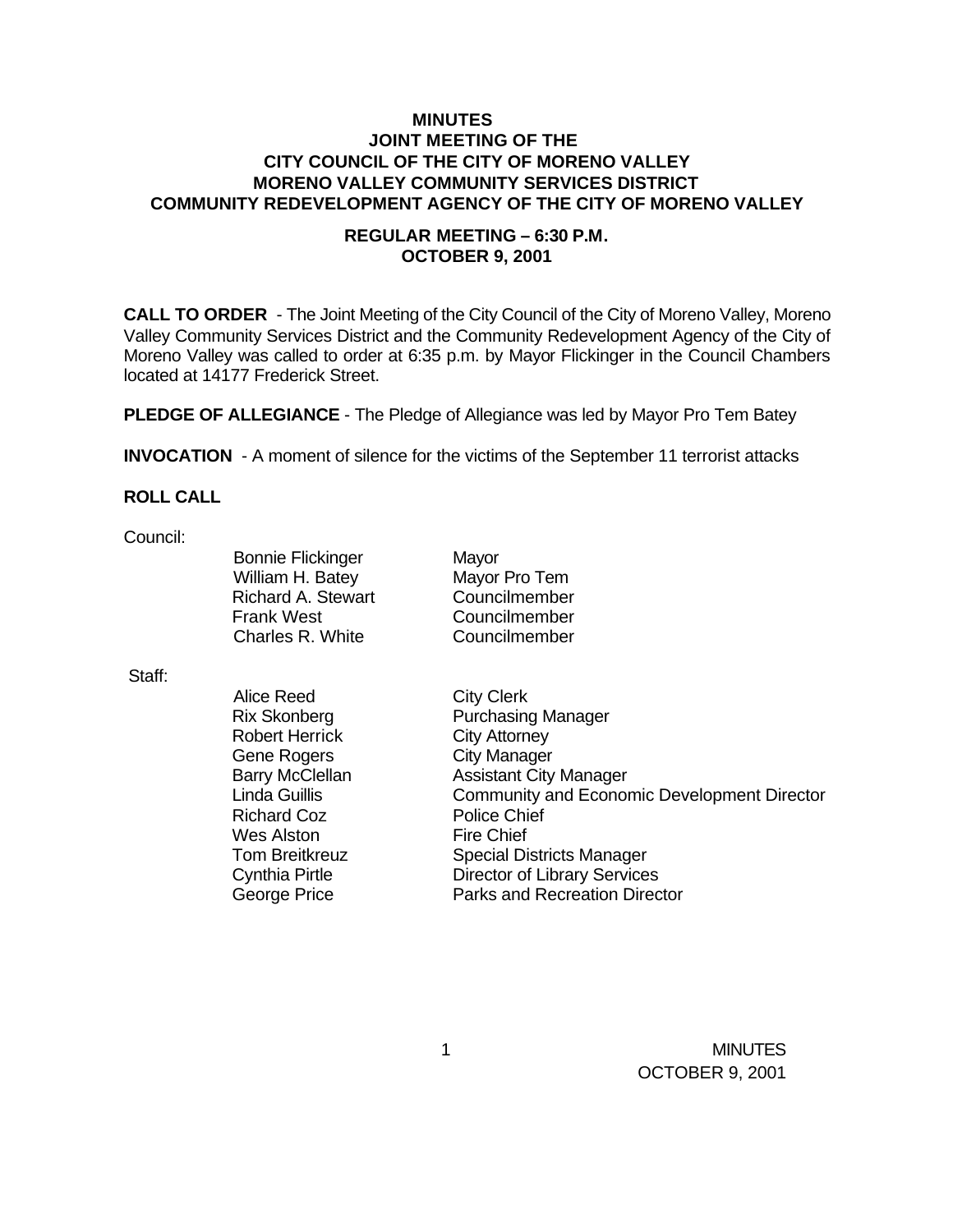Community and Economic Development Director Linda Guillis introduced Mitch Slagerman, new RDA Manager

# **JOINT CONSENT CALENDARS (SECTIONS A-C) OF THE CITY COUNCIL OF THE CITY OF MORENO VALLEY, MORENO VALLEY COMMUNITY SERVICES DISTRICT, AND COMMUNITY REDEVELOPMENT AGENCY OF THE CITY OF MORENO VALLEY**

Mayor Flickinger opened the agenda items for the Consent Calendars for public comments, which were received from John Hayes (Items A6 and A7), Ray Hosman (Item A7), and Dick Heil (Item A7).

Mayor Pro Tem Batey made a motion, seconded by Councilmember Stewart to approve the Consent Calendars in their entireties, except for Item A7, which was pulled for separate discussion/action. Motion carried 5-0. Roll call vote.

# **A. CONSENT CALENDAR** - **CITY COUNCIL**

- A1. ORDINANCES FIRST READING BY TITLE ONLY Waived reading of all Ordinance Introductions and read by title only.
- A2. NOTICE OF COMPLETION AND ACCEPTANCE OF FISCAL YEAR 1999/2000 CLASS II/III BICYCLE ROUTES, VARIOUS LOCATIONS CITY WIDE. PROJECT NO. 99-25653

Ratified contract change order No. 1, increasing the contract time to 56 working days, due to supplier/manufacturer delays; accepted the work for the Fiscal Year 1999/2000 Class II/III Bicycle Routes, constructed by DBX, Inc., of Temecula, California, as completed; directed the City Clerk to record the Notice of Completion within ten days at the office of the County Recorder of Riverside County, as required by Section 3093 of the California Civil Code; authorized the Director of Finance to release the retention to DBX, Inc., thirty-five (35) calendar days after the date of recordation of the Notice of Completion, if no claims are filed against the project (Account No. 00125.65320); and accepted the improvements into the City maintained road system.

A3. RESOLUTION NO. 2001-58 - APPROVE AND AUTHORIZE EXECUTION OF PROGRAM SUPPLEMENT AGREEMENT NO. M012, TO THE ADMINISTERING AGENCY-STATE AGREEMENT FOR FEDERAL-AID PROJECT NO. 08-5441, MEDIAN NOSE MODIFICATIONS AT VARIOUS LOCATIONS, STORM DRAIN IMPROVEMENTS AT FREDERICK STREET AND ALESSANDRO BOULEVARD, AND INTERSECTION CROSSGUTTER IMPROVEMENTS AT PIGEON PASS ROAD AND IRONWOOD AVENUE, PROJECT NOS. 98-26765, 98-21767, 98- 21768)

Adopted Resolution No. 2001-58, and approved Program Supplement Agreement No. M012, to the Administering Agency-State Agreement for Federal Aid Project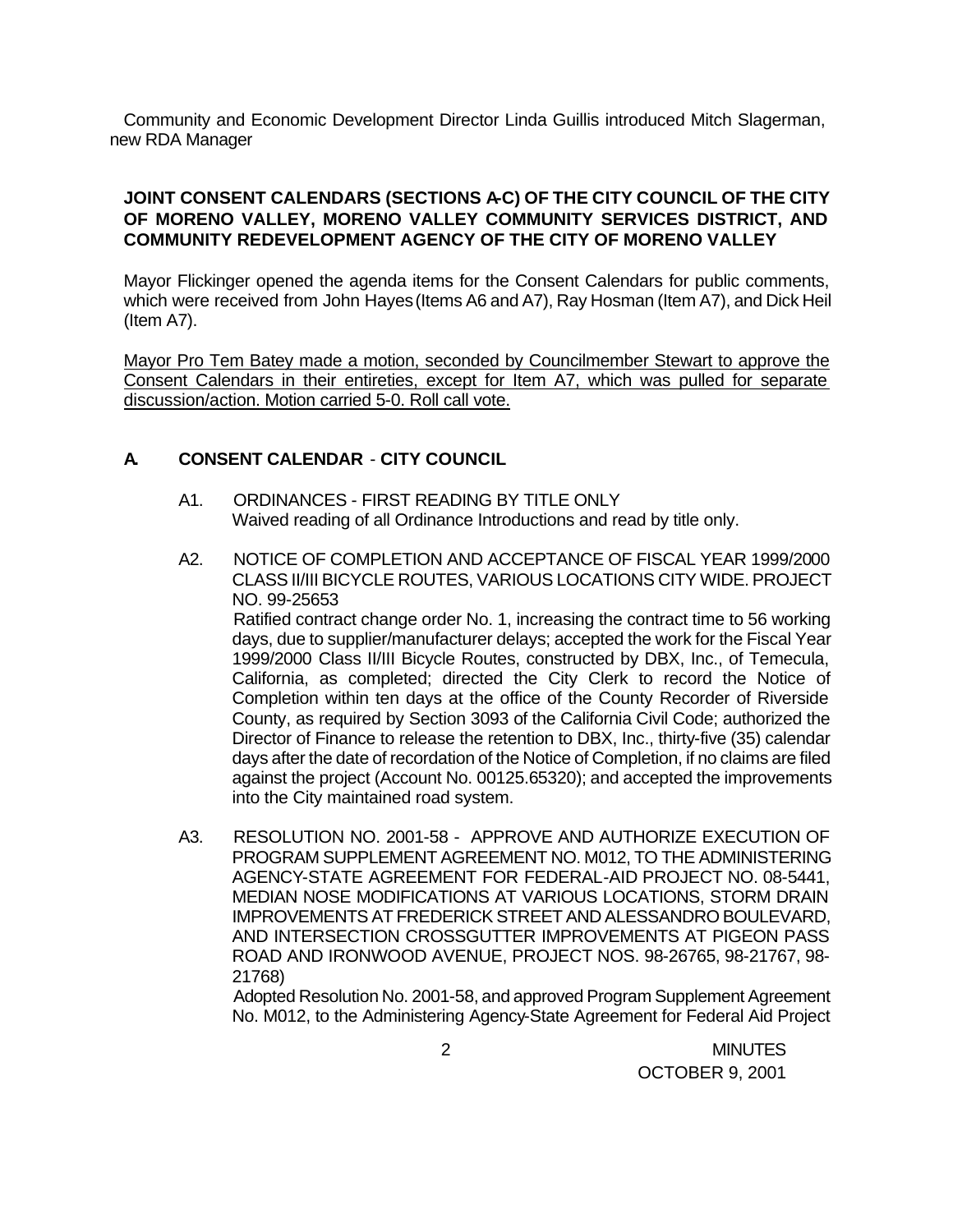No. 08-5441 for construction and construction engineering; and authorized the Mayor to execute program Supplement No. M012.

#### Resolution No. 2001-58

A Resolution of the City Council of the City of Moreno Valley, California, Approving and Authorizing Execution of Program Supplement No. M012 to Administering Agency-State Agreement No. 08-5441 for Federal-Aid Projects between the State of California, Acting by and through the Department of Transportation, and the City of Moreno Valley

- A4. MINUTES SPECIAL MEETING OF SEPTEMBER 18, 2001 Approved as submitted.
- A5. FOURTH AMENDMENT TO POLICE CONTRACT (CONTINUED FROM SEPTEMBER 25, 2001) Approved the Fourth Amendment to the police contract.
- A6. RESOLUTION TO ACQUIRE FEDERAL SURPLUS PROPERTY Adopted Resolution No. 2001-59.

### Resolution No. 2001-59

A Resolution of the City Council of the City of Moreno Valley, California, Designating Certain Authorized City Employees to Acquire Federal Surplus Property from the California State Agency for Surplus Property

### **B. CONSENT CALENDAR** - **COMMUNITY SERVICES DISTRICT**

- B1. ORDINANCES FIRST READING BY TITLE ONLY Waived reading of all Ordinance Introductions and read by title only.
- B2. APPROVAL OF GRANT APPLICATION FOR SOCCER FIELDS AT MARCH FIELD PARK

Approved the filing of an application for local assistance funds in the amount of \$250,000 for the "Soccer Fields" project at March Field Park to be funded from the Roberti-Z'berg-Harris Urban Open Space and Recreational Program under the Safe Neighborhood Parks, Clean Water, Clean Air, and Coastal Protection Bond Act of 2000; adopted Resolution No. CSD 2001-18 to certify the approval of the governing board to enter into this transaction with the California Department of Parks and Recreation for the purpose of applying for grant funding for the "Soccer Fields" project at March Field Park from the Roberti-Z'berg-Harris Urban Open Space and Recreation Program under the Safe Neighborhood Parks, Clean water, Clean Air, and Coastal Protection Bond Act of 2000; and to authorize the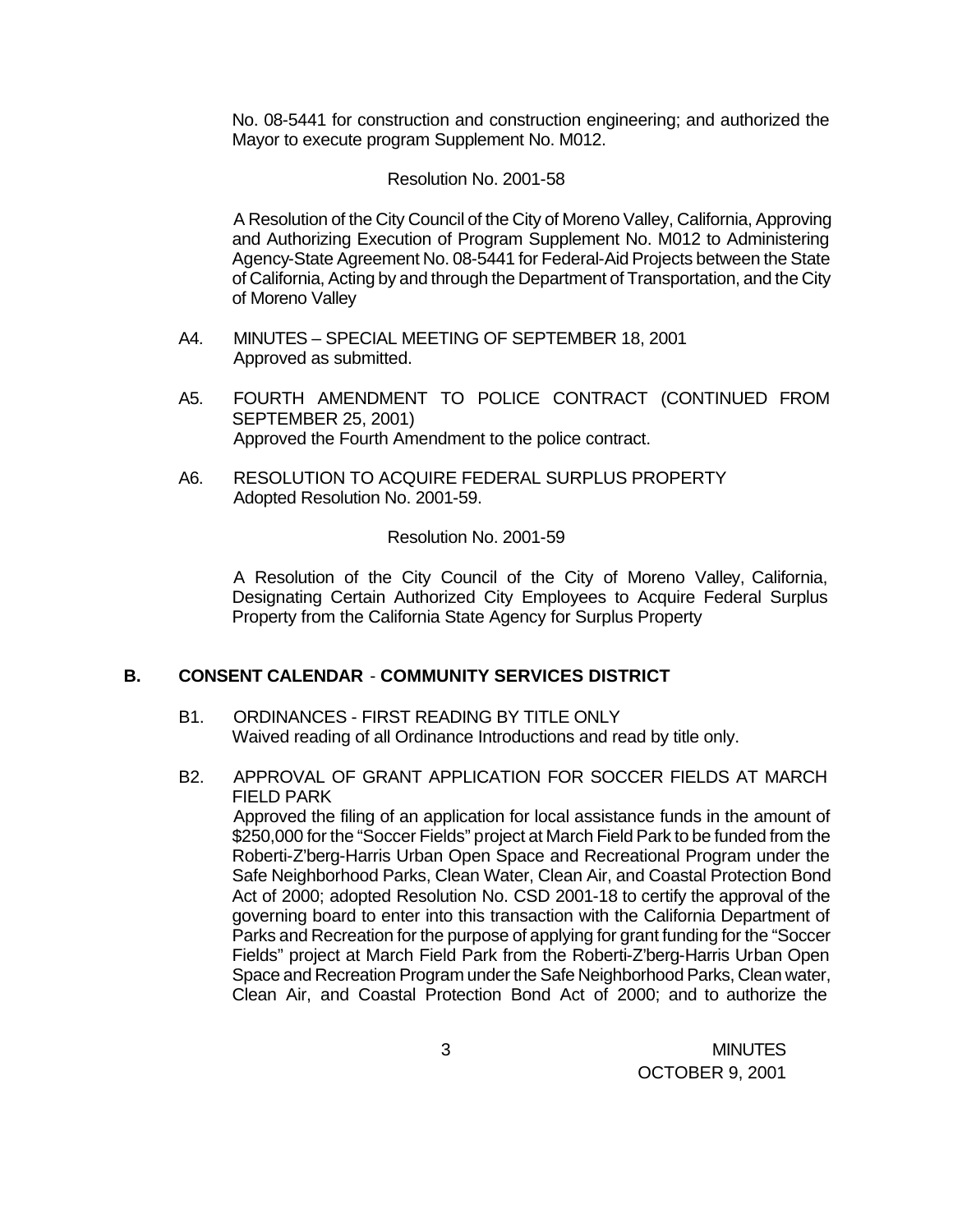designated personnel, as shown on the resolution, to sign contract documents for FY 2001/02, 2002/03, 2003/04.

### Resolution No. CSD 2001-18

A Resolution of the City Council of the City of Moreno Valley, California, Acting in its Capacity as the Board of Directors of the Moreno Valley Community Services District Certifying the Approval of the Governing Board for the City of Moreno Valley Parks and Recreation Department to Apply for Grant Funds for the Roberti-Z'Berg-Harris Urban Open Space and Recreation Program under the Safe Neighborhood Parks, Clean Water, Clean Air, and Coastal Protection Bond Act of 2000 for Soccer Fields and t o Authorize Designated Personnel to Sign Contract Documents for FY 2001/02, 2002/03 and 2003/04

B3. MINUTES – SPECIAL MEETING OF SEPTEMBER 18, 2001 Approved as submitted.

### **C. CONSENT CALENDAR** - **COMMUNITY REDEVELOPMENT AGENCY**

- C1. ORDINANCES FIRST READING BY TITLE ONLY Waived reading of all Ordinance Introductions and read by title only.
- C2. MINUTES SPECIAL MEETING OF SEPTEMBER 18, 2001 Approved as submitted.

#### **D. PUBLIC HEARINGS**

D1. PA00-0001 (CONDITIONAL USE PERMIT); P00-041 (ADMINISTRATIVE PLOT PLAN) - APPLICANT: CHEVRON PRODUCTS COMPANY - LOCATION: ON THE WEST SIDE OF FREDERICK STREET, SOUTHWEST OF THE HIGHWAY 60 OFF-RAMP AND APPROVE RESOLUTION NO. 2001-44 (CONTINUED FROM AUGUST 14, 2001))

Councilmember Stewart made a motion, seconded by Councilmember White to not continue this item. Motion carried 4-1. Mayor Pro Tem Batey opposed. Roll call vote.

The applicant voluntarily withdrew the application; therefore, the hearing was moot.

D2. PA01-0031 (GENERAL PLAN AMENDMENT); PA01-0026 (CHANGE OF ZONE); PA01-0027 (CONDITIONAL USE PERMIT); APPLICANT: LEADERS IN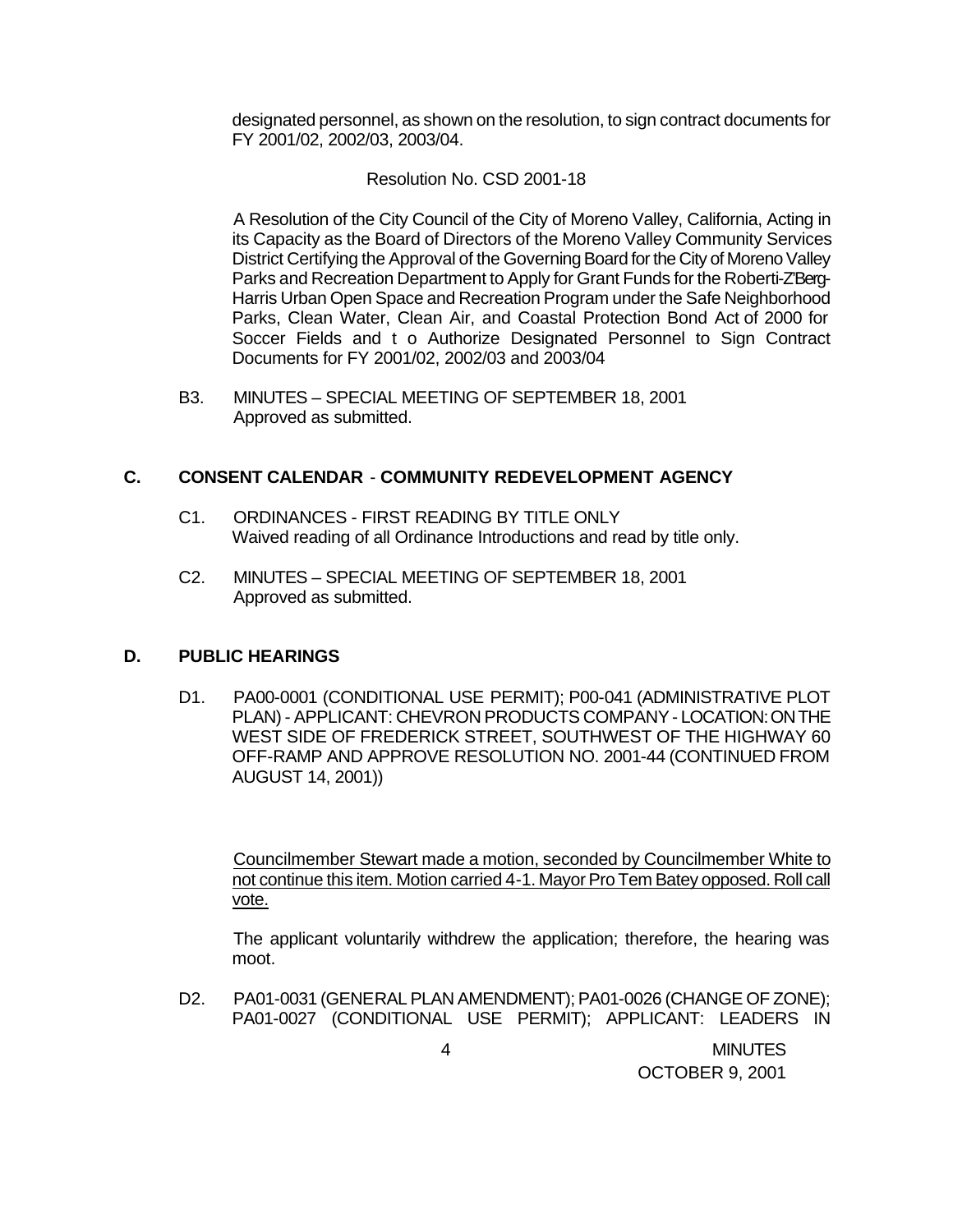COMMUNITY ALTERNATIVES; LOCATION: ON THE WEST SIDE OF BUSINESS CENTER DRIVE, WEST OF ELSWORTH STREET - PROPOSAL: TO CHANGE THE GENERAL PLAN AND ZONING DESIGNATIONS FROM BUSINESS PARK TO INDUSTRIAL AND TO ESTABLISH A TRANSITIONAL HOUSING FACILITY FOR PAROLEES (CONTINUED FROM SEPTEMBER 18, 2001)

Councilmember White made a motion, seconded by Mayor Pro Tem Batey to continue the item to the City Council meeting of November 13, 2001, at the request of the applicant. Motion carried 5-0. Roll call vote.

### D3. COUNCILMANIC REDISTRICTING

#### **RECESS; RECONVENE**

Conducted a second public hearing to consider the three proposed alternative redistricting plans of the Councilmanic districts in the City of Moreno Valley.

Mayor Flickinger opened the public testimony portion of the public hearing -Comments were received from John Hayes.

Councilmember Stewart made a motion, seconded by Councilmember White to continue this item to the next Council meeting in order to receive additional information. Motion carried 5-0.

# **E. ITEMS REMOVED FROM CONSENT CALENDARS FOR DISCUSSION OR SEPARATE ACTION**

A7. DIAMOND VALLEY LAKE RECREATIONAL BOATING RESOLUTION

Councilmember Stewart made a motion, seconded by Councilmember White to adopt Resolution No. 2001-62 modified as follows – title: delete "The City of Hemet" and replace with "Metropolitan Water District"; Section 1: replace word "specific" before "recreational" with word "limited"; add period after the word "purposes"; and delete "to maximize economic benefits to the City, State, and region"; Section 3: change "City of Hemet recommendation" to "MWD recommendation", Subsection 3A will remain as presently printed; Subsection 3B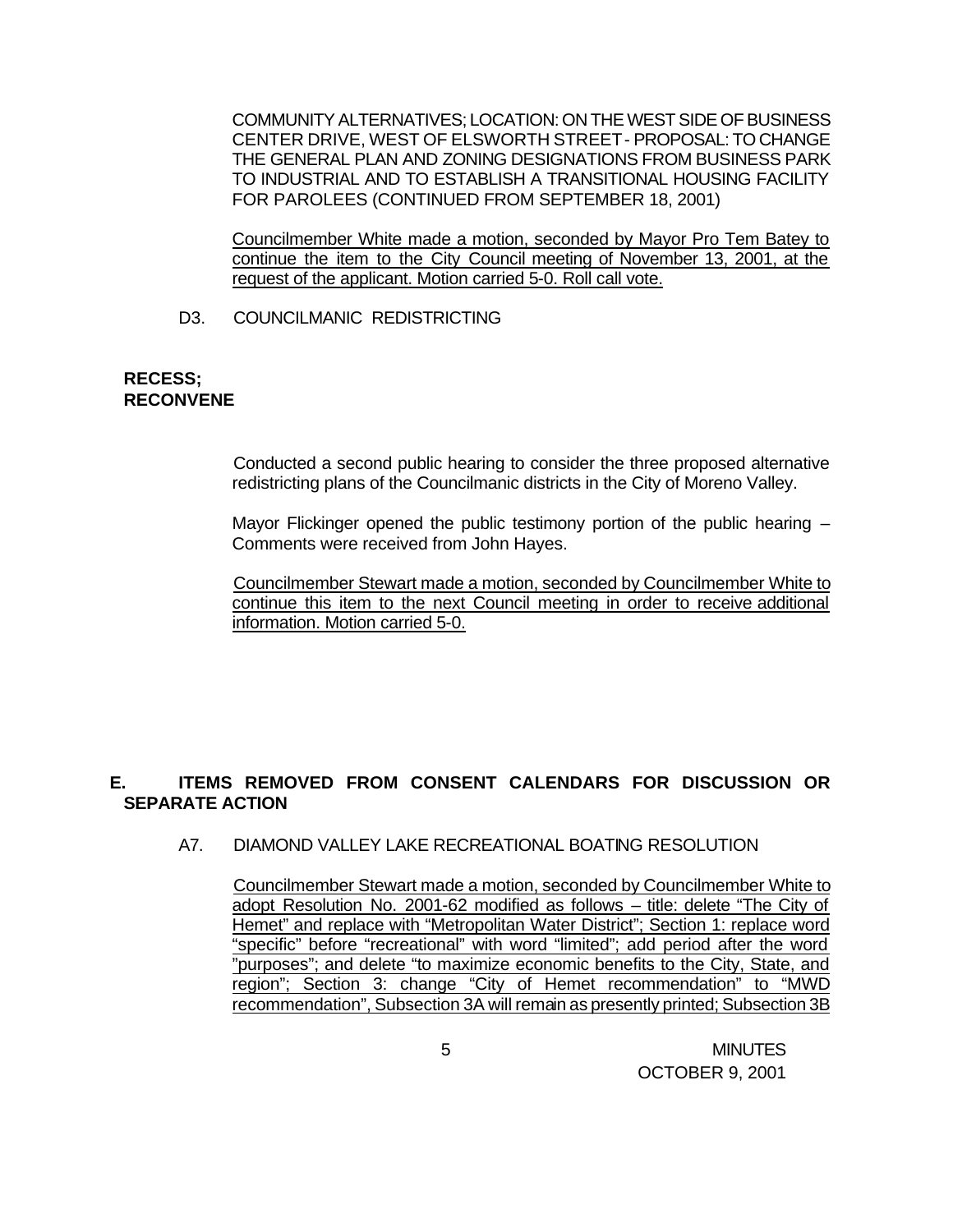will read "Limitation of gasoline powered boats to those that operate on 4-stroke or ultra-low emission 2-stroke engines." Section 3C will be deleted.

Councilmember Stewart amended the motion, seconded by Councilmember White to add word "staff" after word "MWD" in place where MWD appears. Motion carried 4-1, Mayor Pro Tem Batey opposed. Roll call vote.

### Resolution No. 2001-62

A Resolution of the City Council of the City of Moreno Valley Supporting Metropolitan Water District Staff Recommendation on Modified Boating Rules for Diamond Valley Lake

# **F. REPORTS**

### **AGENDA ORDER**

F3. WITHDRAWAL OF \$8,000 FROM THE TRUST FUND ESTABLISHED FOR THE ACQUISITION AND RESTORATION OF CULTURAL OR HISTORIC **PROPERTIES** 

Mayor Flickinger opened the agenda item for public comments which were received from Rick De Jong.

Councilmember White made a motion, seconded by Councilmember West to continue this item to October 23, 2001, City Council meeting to give staff a chance to go over this matter with parties involved and to come up with a definite program. Motion carried unanimously.

### F4. CONSIDERATION OF HUD SALES CONTRACT WITHDRAWAL FOR THE SINGLE-FAMILY RESIDENCE LOCATED AT 13125 LARKHAVEN

Mayor Flickinger opened the agenda item for public comments which were received from Jamie King, Meli Van Natta, John Hayes, and Pete Bleckert.

Mayor Pro Tem Batey made a motion, seconded by Councilmember White to receive and file report. Motion carried 3-2. Mayor Flickinger and Councilmember Stewart abstained. Mayor Pro Tem Batey withdrew his motion because there was no report to be filed.

No action required.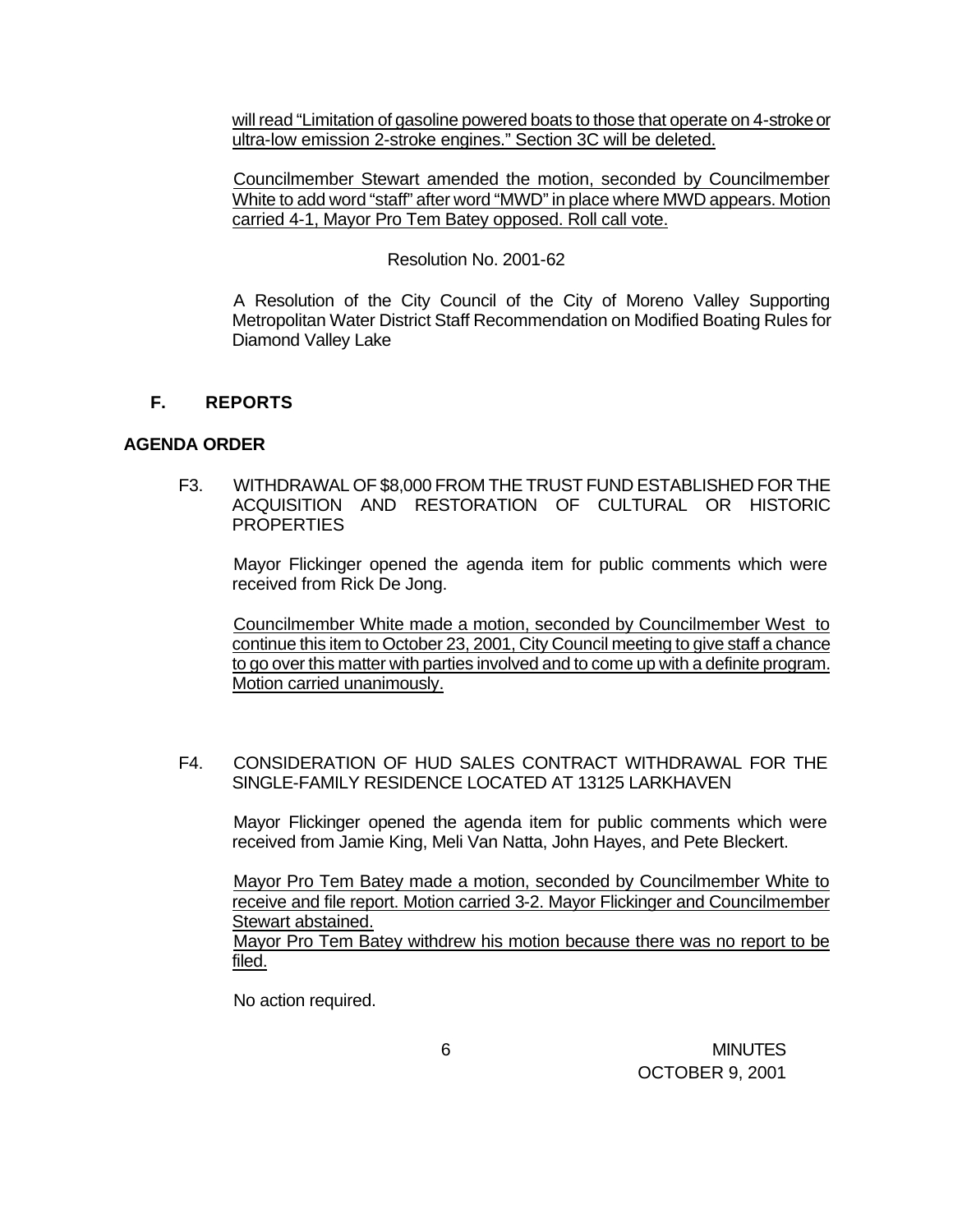### **AGENDA ORDER**

F1. REPORT TO CONSIDER PUBLIC COMMENTS REGARDING MAIL BALLOT PROCEEDING TO REINSTATE ZONE D (PARKWAY LANDSCAPE MAINTENANCE) AT THE STANDARD SERVICE LEVEL FOR TRACT 17033

President Flickinger opened the agenda item for public comments; there being none, public comments were closed.

No action required.

F2. REPORT ON CITY FINANCIAL MANAGEMENT (CONTINUED FROM SEPTEMBER 25, 2001)

#### **RECESS; RECONVENE**

Power Point Presentation.

Mayor Flickinger opened the agenda item for public comments which were received from John Hayes.

No action required.

#### **AGENDA ORDER**

F5. CITY COUNCIL RECOGNITION POLICY REVISION (CONTINUED FROM SEPTEMBER 25, 2001)

Councilmember White made a motion, seconded by Mayor Pro Tem Batey to adopt the proposed City Council Recognition Policy revisions. Motion carried 5-0. Roll call vote.

F6. RESOLUTION NO. 2001-63

Mayor Flickinger opened the agenda item for public comments which were received from John Hayes.

Councilmember White made a motion, seconded by Mayor Flickinger to adopt Resolution No. 2001-63, a Resolution of the City Council of the City of Moreno Valley, California, expressing its position that there be no limitations placed on the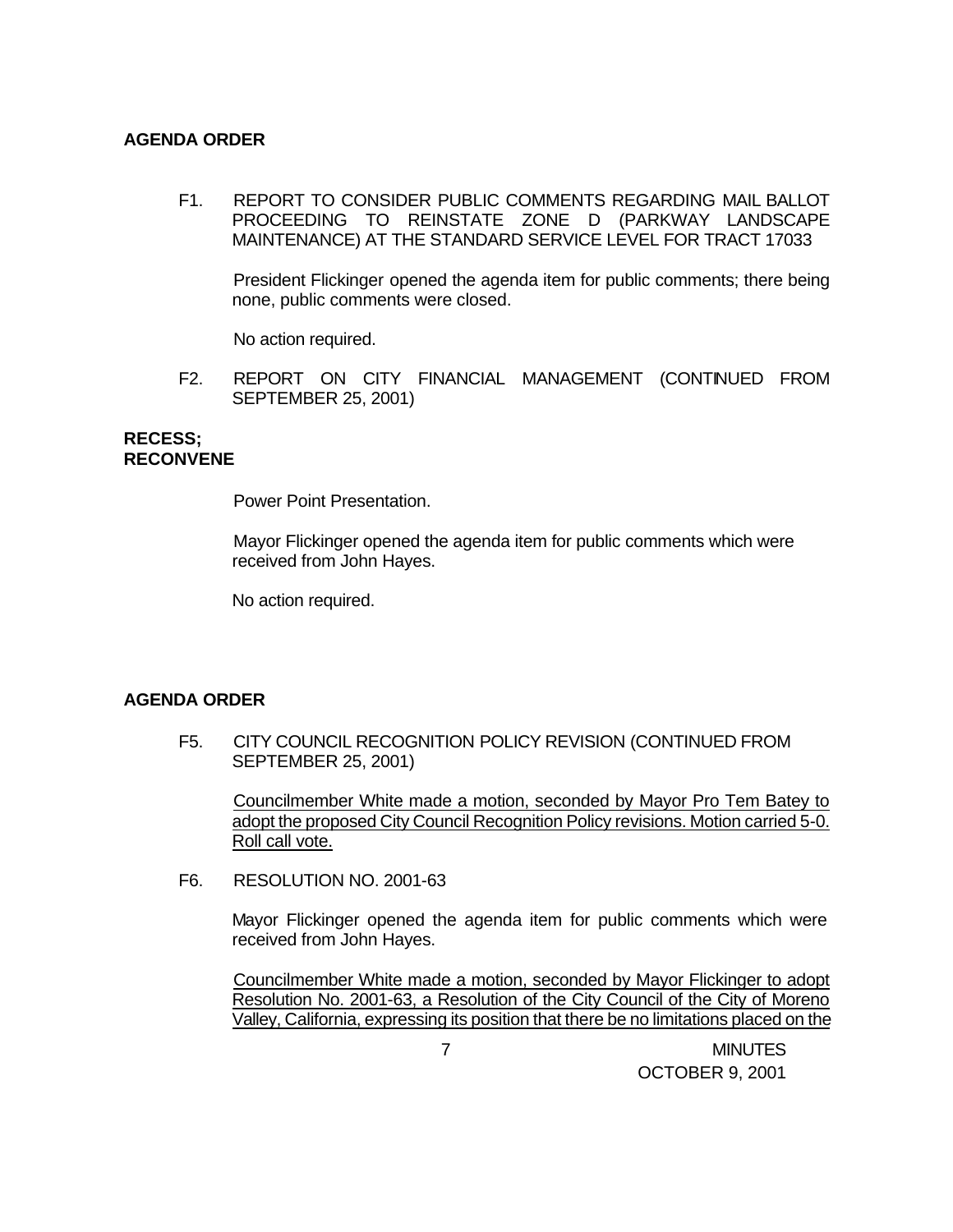future development of the March Inland Port until all reasonable alternatives have been fully studied and considered. Motion carried 5-0. Roll call vote.

### Resolution No. 2001-63

A Resolution of the City Council of the City of Moreno Valley, California, Expressing its Position that There be no Limitations Placed on the Future Development of the March Inland Port until all Reasonable Alternatives Have Been Fully Studied and Considered

### F7. LEGISLATIVE UPDATE

Mayor Flickinger opened the agenda item for public comments which were received from John Hayes.

Mayor Pro Tem Batey made a motion, seconded by Councilmember Stewart to receive and file the Legislative Status Report. Motion carried unanimously.

F8. CITY MANAGER'S REPORT

Mayor Flickinger opened the agenda item for public comments which were received from George Albanese.

No action required.

# **AGENDA ORDER**

PUBLIC COMMENTS **ON ANY SUBJECT NOT ON THE AGENDA** UNDER THE JURISDICTION OF THE CITY COUNCIL ARE AS FOLLOWS:

Priscilla Banks – 13560 Searson Drive

- 1) Utility user's tax petition
- 2) Input from citizens

### Wybe Schaafsma – Address matter of record

- 1) Library measure
- 2) Placement of public comments on matters not on the agenda
- 3) Proposed fire station

Ray Hosman – Address matter of record

- 1) Press-Enterprise article of 10/09/01
- 2) City Council Rules of Procedure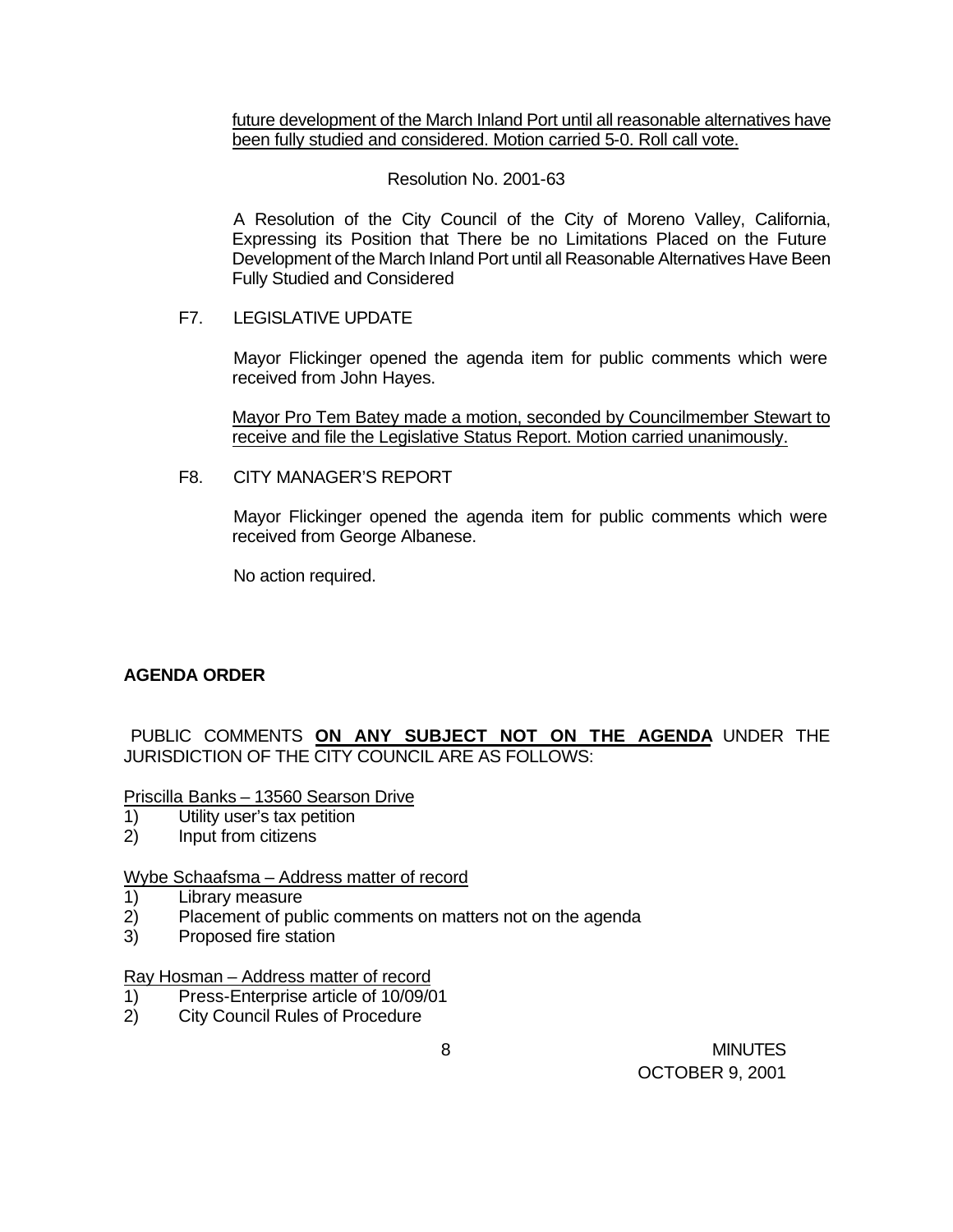3) Finance Department's Power Point presentation

## Pete Bleckert – P.O. Box 217

- 1) New fire station
- 2) Police radio system

# Daryl C. Terrell – Address matter of record

Liberty, unity, fight against terrorism

## George Albanese – Address matter of record

1) Time limitation for public comments on Consent Calendar items

# Kenneth F. Loomis – 25370 Ramblewood Court

1) Need to attract small businesses to the City

# Alan G. Camou – 25609 El Greco Drive

1) Public Access Channel for the City

# **CLOSING COMMENTS AND/OR REPORTS OF THE CITY COUNCIL, COMMUNITY SERVICES DISTRICT, OR COMMUNITY REDEVELOPMENT AGENCY**

Councilmember White

1) Responded to public comments regarding making mistakes

### Councilmember Stewart

- 1) Responded to Mr. Loomis' comments offered to provide statistics on Moreno Valley commuters
- 2) Stated that City's bonus program is similar to program existing in federal government
- 3) Stated that in the past, public comments on all agenda items were limited to three minutes only, and Council comments were heard at the beginning of the meeting
- 4) Police radio issues report was presented to City and Public Safety Subcommittee
- 5) Recognized City's Press-Enterprise reporter John Berry, a warrant officer in the U.S. Army Reserve, who recently has been activated to serve our country. Encouraged everyone to recognize others called to active duty
- 6) Announced that Vietnam Veterans of America, Chapter 47 Inland Empire, will be holding "Celebrate America" on 10/20/01 at 4 p.m. at the Riverside National Cemetery to support and salute our nation's men and women in uniform

# Mayor Flickinger

- 1) Stated that she will enforce rules of procedure for public and Councilmembers
- 2) Agreed with speakers that the hour of public comments is inappropriate; it should be 8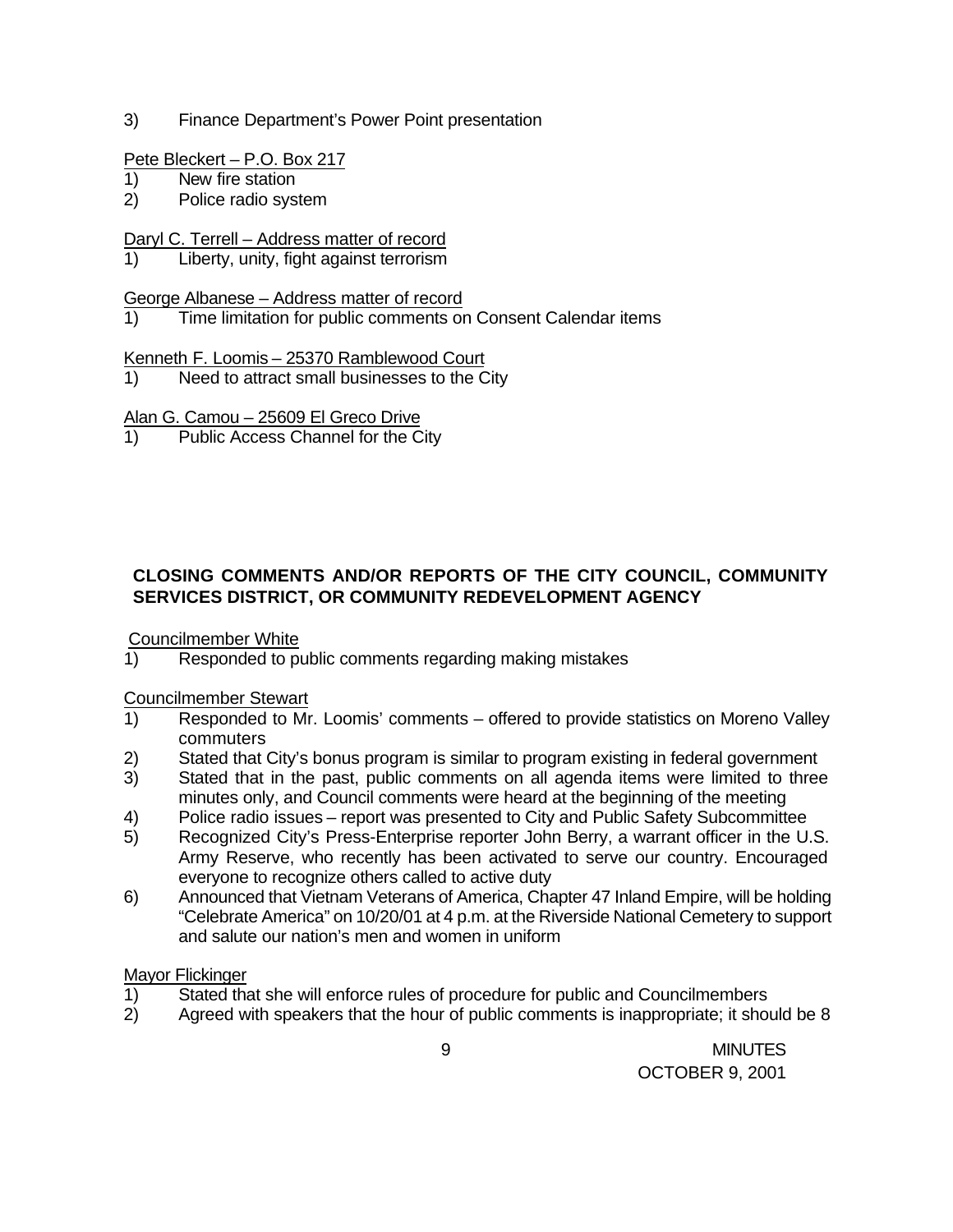p.m., not 10 p.m.

- 3) Thanked the public for complying with the new rules
- 4) Supported having a public access TV channel
- 5) Free publication of "Kids and the Law," an A to Z guide for parents or anyone who works with children or teenagers (funded by the Foundation of the State Bar of California) – would provide a copy to those interested
- 6) Announced that, as of today, she is the President of League of California Cities, Riverside County Division – this is the first time that the Division has a president from Moreno Valley
- 7) Asked everyone to join the movement to observe a one-month anniversary of the September 11 terrorist attacks and drive with headlights on. Encouraged everyone to go back to normal activities, but never forget what happened on September 11th
- 8) Congratulated graffiti removal crew for a job well done

Councilmember West

1) Stated that City employees are providing outstanding service to public and are doing an excellent job. Asked citizens to look carefully at the utility user's tax petition and consider consequences of eliminating this tax

Mayor Pro Tem Batey – had no closing comments

# **G. LEGISLATIVE ACTIONS**

ORDINANCES - 1ST READING AND INTRODUCTION - NONE

ORDINANCES - 2ND READING AND ADOPTION - NONE

ORDINANCES - URGENCY ORDINANCES – NONE

# RESOLUTIONS

### G1. RESOLUTION FOR THE ABATEMENT OF PUBLIC NUISANCES

Mayor Flickinger opened the agenda item for public comments; there being none, public comments were closed.

Councilmember White made a motion, seconded by Mayor Pro Tem Batey to adopt Resolution No. 2001-61 of the City of Moreno Valley, California, confirming assessments on certain real properties as outlined in the Property Assessment List in the staff report for the abatement of nuisances. Motion carried 5-0. Roll call vote.

### Resolution No. 2001-61

A Resolution of the City Council of the City of Moreno Valley, California, Confirming Statements of Costs against Real Property Located in the City of Moreno Valley for Abatements of Public Nuisances and Direction that Said Statements of Costs Constitute a Lien upon Said Properties